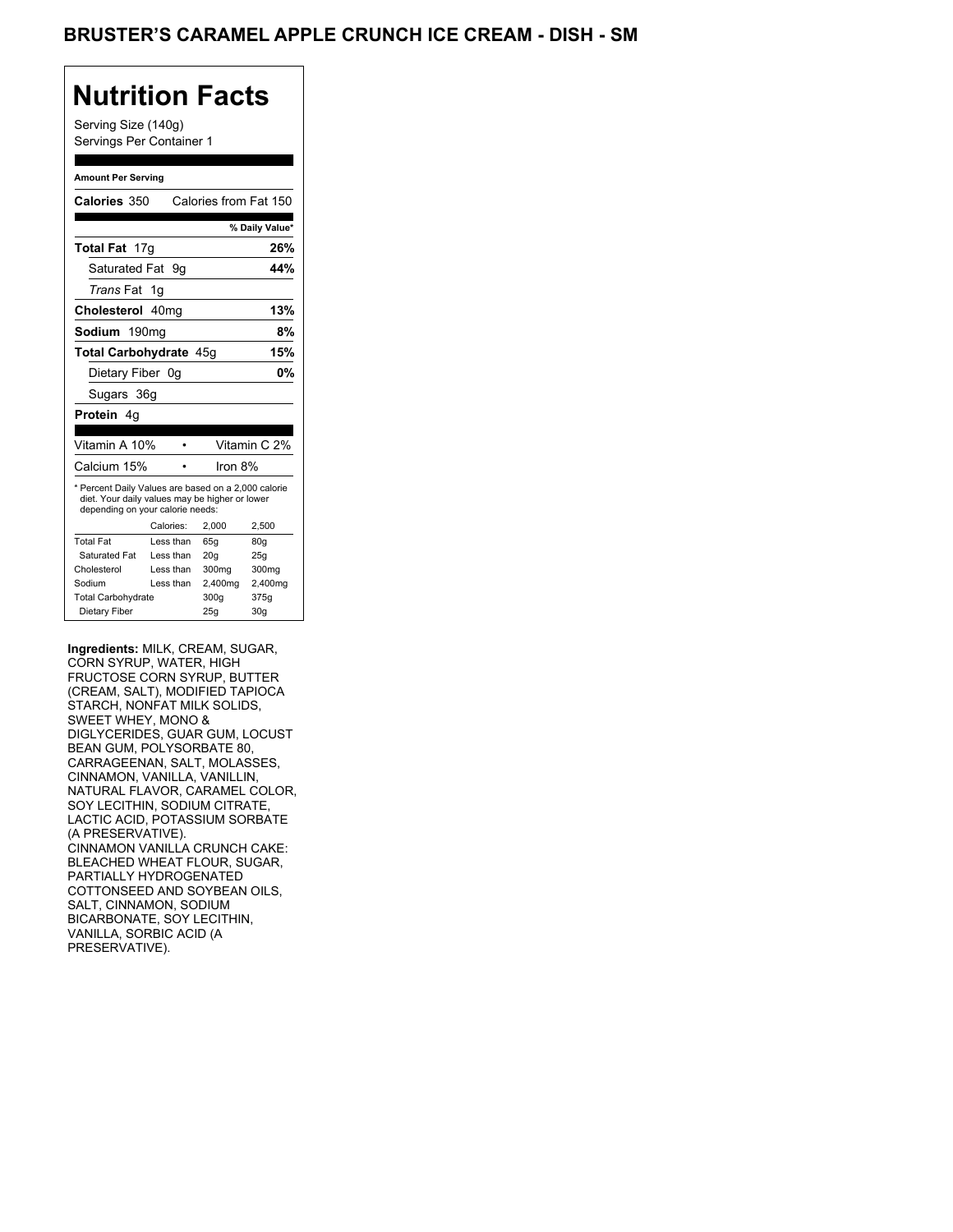### BRUSTER'S CARAMEL APPLE CRUNCH ICE CREAM - DISH - REG

# Nutrition Facts

Serving Size (210g) Servings Per Container 1

#### Amount Per Serving

| Calories 520                                                                                                                              |                  |         | Calories from Fat 230 |
|-------------------------------------------------------------------------------------------------------------------------------------------|------------------|---------|-----------------------|
|                                                                                                                                           |                  |         | % Daily Value*        |
| Total Fat 26q                                                                                                                             |                  |         | 40%                   |
| Saturated Fat 13g                                                                                                                         |                  |         | 66%                   |
| Trans Fat                                                                                                                                 | 1g               |         |                       |
| Cholesterol                                                                                                                               | 60 <sub>mq</sub> |         | 20%                   |
| Sodium 280mg                                                                                                                              |                  |         | 12%                   |
| Total Carbohydrate 67g                                                                                                                    |                  |         | 22%                   |
| Dietary Fiber 0q                                                                                                                          |                  |         | 0%                    |
| Sugars 54g                                                                                                                                |                  |         |                       |
| Protein<br>6q                                                                                                                             |                  |         |                       |
|                                                                                                                                           |                  |         |                       |
| Vitamin A 15%                                                                                                                             |                  |         | Vitamin C 4%          |
| Calcium 20%                                                                                                                               |                  |         | Iron 10%              |
| * Percent Daily Values are based on a 2,000 calorie<br>diet. Your daily values may be higher or lower<br>depending on your calorie needs: |                  |         |                       |
|                                                                                                                                           | Calories:        | 2.000   | 2,500                 |
| <b>Total Fat</b>                                                                                                                          | Less than        | 65q     | 80q                   |
| Saturated Fat                                                                                                                             | Less than        | 20q     | 25q                   |
| Cholesterol                                                                                                                               | Less than        | 300mg   | 300 <sub>mq</sub>     |
| Sodium                                                                                                                                    | Less than        | 2,400mg | 2,400mg               |
| <b>Total Carbohydrate</b>                                                                                                                 |                  | 300q    | 375g                  |
| Dietary Fiber                                                                                                                             |                  | 25g     | 30 <sub>g</sub>       |
|                                                                                                                                           |                  |         |                       |

Ingredients: MILK, CREAM, SUGAR, CORN SYRUP, WATER, HIGH FRUCTOSE CORN SYRUP, BUTTER (CREAM, SALT), MODIFIED TAPIOCA STARCH, NONFAT MILK SOLIDS, SWEET WHEY, MONO & DIGLYCERIDES, GUAR GUM, LOCUST BEAN GUM, POLYSORBATE 80, CARRAGEENAN, SALT, MOLASSES, CINNAMON, VANILLA, VANILLIN, NATURAL FLAVOR, CARAMEL COLOR, SOY LECITHIN, SODIUM CITRATE, LACTIC ACID, POTASSIUM SORBATE (A PRESERVATIVE). CINNAMON VANILLA CRUNCH CAKE: BLEACHED WHEAT FLOUR, SUGAR, PARTIALLY HYDROGENATED COTTONSEED AND SOYBEAN OILS, SALT, CINNAMON, SODIUM BICARBONATE, SOY LECITHIN, VANILLA, SORBIC ACID (A PRESERVATIVE).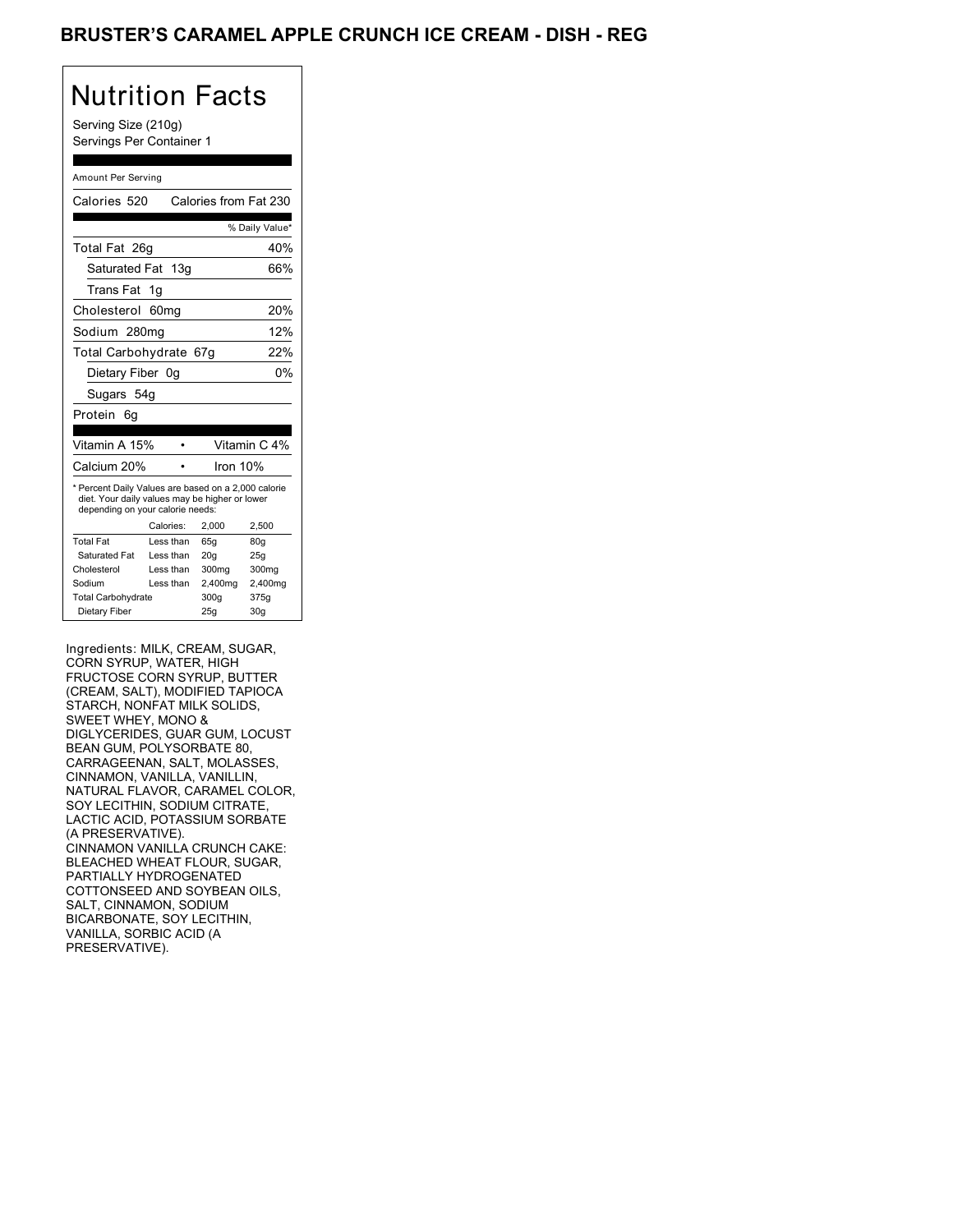## BRUSTER'S CARAMEL APPLE CRUNCH ICE CREAM - DISH - LG

# Nutrition Facts

Serving Size (280g) Servings Per Container 1

#### Amount Per Serving

| Calories 700                                                                                                                              |                  | Calories from Fat 310 |                   |
|-------------------------------------------------------------------------------------------------------------------------------------------|------------------|-----------------------|-------------------|
|                                                                                                                                           |                  |                       | % Daily Value*    |
| Total Fat 34g                                                                                                                             |                  |                       | 53%               |
| Saturated Fat 18g                                                                                                                         |                  |                       | 88%               |
| Trans Fat 1.5g                                                                                                                            |                  |                       |                   |
| Cholesterol                                                                                                                               | 80 <sub>mq</sub> |                       | 27%               |
| Sodium 370mg                                                                                                                              |                  |                       | 15%               |
| Total Carbohydrate 90g                                                                                                                    |                  |                       | 30%               |
| Dietary Fiber 0g                                                                                                                          |                  |                       | 0%                |
| Sugars 72g                                                                                                                                |                  |                       |                   |
| Protein 8q                                                                                                                                |                  |                       |                   |
|                                                                                                                                           |                  |                       |                   |
|                                                                                                                                           |                  |                       |                   |
| Vitamin A 20%                                                                                                                             |                  |                       | Vitamin C 4%      |
| Calcium 25%                                                                                                                               |                  | Iron 15%              |                   |
| * Percent Daily Values are based on a 2,000 calorie<br>diet. Your daily values may be higher or lower<br>depending on your calorie needs: |                  |                       |                   |
|                                                                                                                                           | Calories:        | 2,000                 | 2,500             |
| <b>Total Fat</b>                                                                                                                          | Less than        | 65q                   | 80 <sub>g</sub>   |
| Saturated Fat                                                                                                                             | Less than        | 20q                   | 25q               |
| Cholesterol                                                                                                                               | Less than        | 300mg                 | 300 <sub>mq</sub> |
| Sodium                                                                                                                                    | Less than        | 2,400mg               | 2,400mg           |
| <b>Total Carbohydrate</b>                                                                                                                 |                  | 300g                  | 375g              |

Ingredients: MILK, CREAM, SUGAR, CORN SYRUP, WATER, HIGH FRUCTOSE CORN SYRUP, BUTTER (CREAM, SALT), MODIFIED TAPIOCA STARCH, NONFAT MILK SOLIDS, SWEET WHEY, MONO & DIGLYCERIDES, GUAR GUM, LOCUST BEAN GUM, POLYSORBATE 80, CARRAGEENAN, SALT, MOLASSES, CINNAMON, VANILLA, VANILLIN, NATURAL FLAVOR, CARAMEL COLOR, SOY LECITHIN, SODIUM CITRATE, LACTIC ACID, POTASSIUM SORBATE (A PRESERVATIVE). CINNAMON VANILLA CRUNCH CAKE: BLEACHED WHEAT FLOUR, SUGAR, PARTIALLY HYDROGENATED COTTONSEED AND SOYBEAN OILS, SALT, CINNAMON, SODIUM BICARBONATE, SOY LECITHIN, VANILLA, SORBIC ACID (A PRESERVATIVE).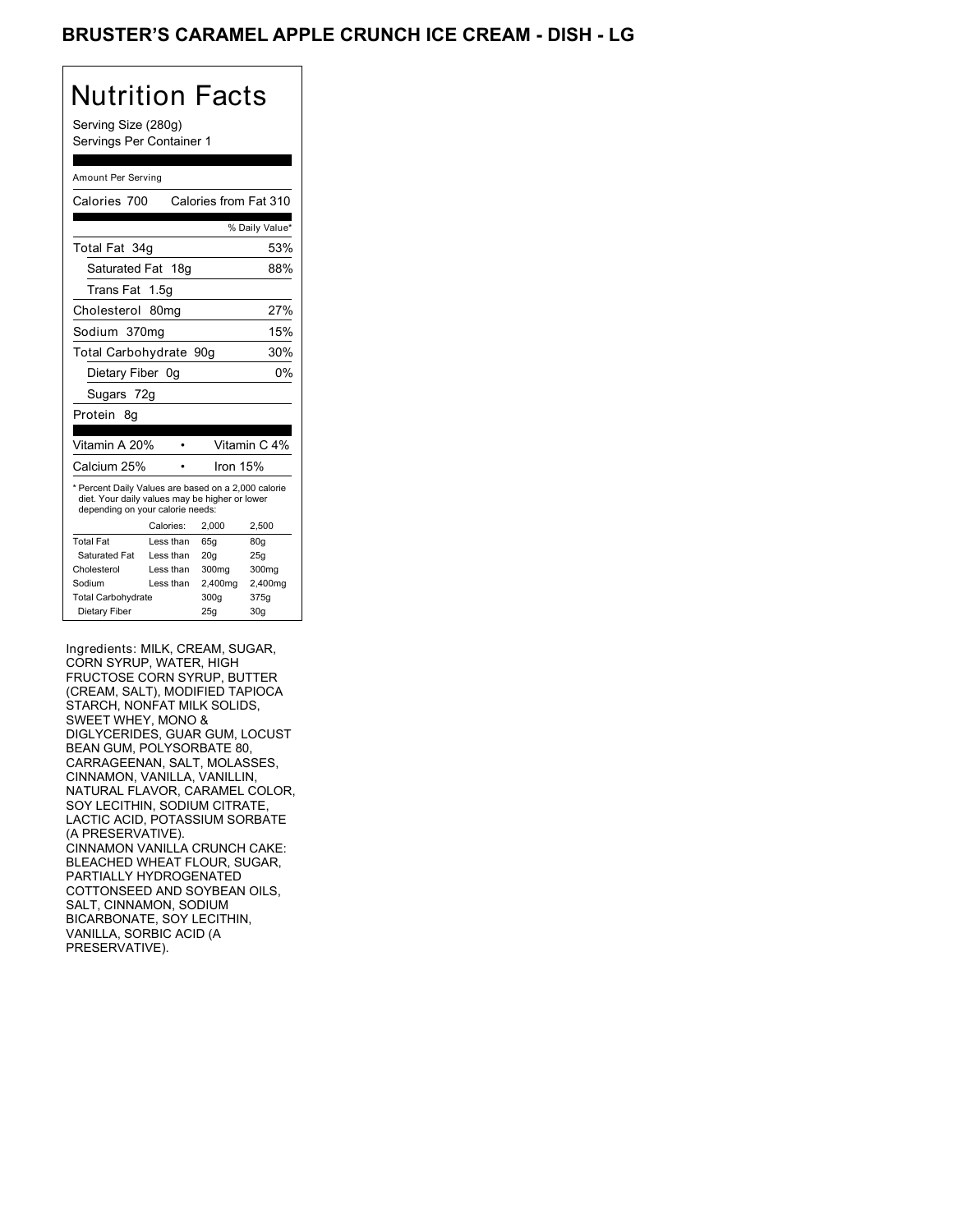## BRUSTER'S CARAMEL APPLE CRUNCH ICE CREAM - SUGAR CONE - SM

# Nutrition Facts

Serving Size (153g) Servings Per Container 1

#### Amount Per Serving

| Calories 400                                                 |  | Calories from Fat 160 |    |
|--------------------------------------------------------------|--|-----------------------|----|
|                                                              |  | % Daily Value*        |    |
| Total Fat 17g                                                |  | 27%                   |    |
| Saturated Fat 9g                                             |  | 44%                   |    |
| Trans Fat 1q                                                 |  |                       |    |
| Cholesterol 40mg                                             |  | 13%                   |    |
| Sodium 210mg                                                 |  |                       | 9% |
| Total Carbohydrate 57g                                       |  | 19%                   |    |
| Dietary Fiber 0g                                             |  |                       | 0% |
| Sugars 39g                                                   |  |                       |    |
| Protein 4q                                                   |  |                       |    |
|                                                              |  |                       |    |
| Vitamin A 10%                                                |  | Vitamin C 2%          |    |
| Calcium 15%                                                  |  | Iron $10%$            |    |
| * Percent Daily Values are based on a 2,000 calorie<br>diet. |  |                       |    |

Ingredients: MILK, CREAM, SUGAR, CORN SYRUP, WATER, HIGH FRUCTOSE CORN SYRUP, BUTTER (CREAM, SALT), MODIFIED TAPIOCA STARCH, NONFAT MILK SOLIDS, SWEET WHEY, MONO & DIGLYCERIDES, GUAR GUM, LOCUST BEAN GUM, POLYSORBATE 80, CARRAGEENAN, SALT, MOLASSES, CINNAMON, VANILLA, VANILLIN, NATURAL FLAVOR, CARAMEL COLOR, SOY LECITHIN, SODIUM CITRATE, LACTIC ACID, POTASSIUM SORBATE (A PRESERVATIVE). CINNAMON VANILLA CRUNCH CAKE: BLEACHED WHEAT FLOUR, SUGAR, PARTIALLY HYDROGENATED COTTONSEED AND SOYBEAN OILS, SALT, CINNAMON, SODIUM BICARBONATE, SOY LECITHIN, VANILLA, SORBIC ACID (A PRESERVATIVE). SUGAR CONE: ENRICHED WHEAT FLOUR (ENRICHED WITH NIACIN, REDUCED IRON, THIAMIN MONONITRATE, RIBOFLAVIN, FOLIC ACID), TAPIOCA FLOUR, SUGAR, VEGETABLE SHORTENING (SOYBEAN AND/OR CANOLA OIL, MODIFIED PALM OIL, SOY LECITHIN, AND/OR PARTIALLY HYDROGENATED SOYBEAN OIL), OAT FIBER AND/OR VEGETABLE FIBER, SALT, CARAMEL COLOR, ARTIFICIAL FLAVOR, SOY LECITHIN.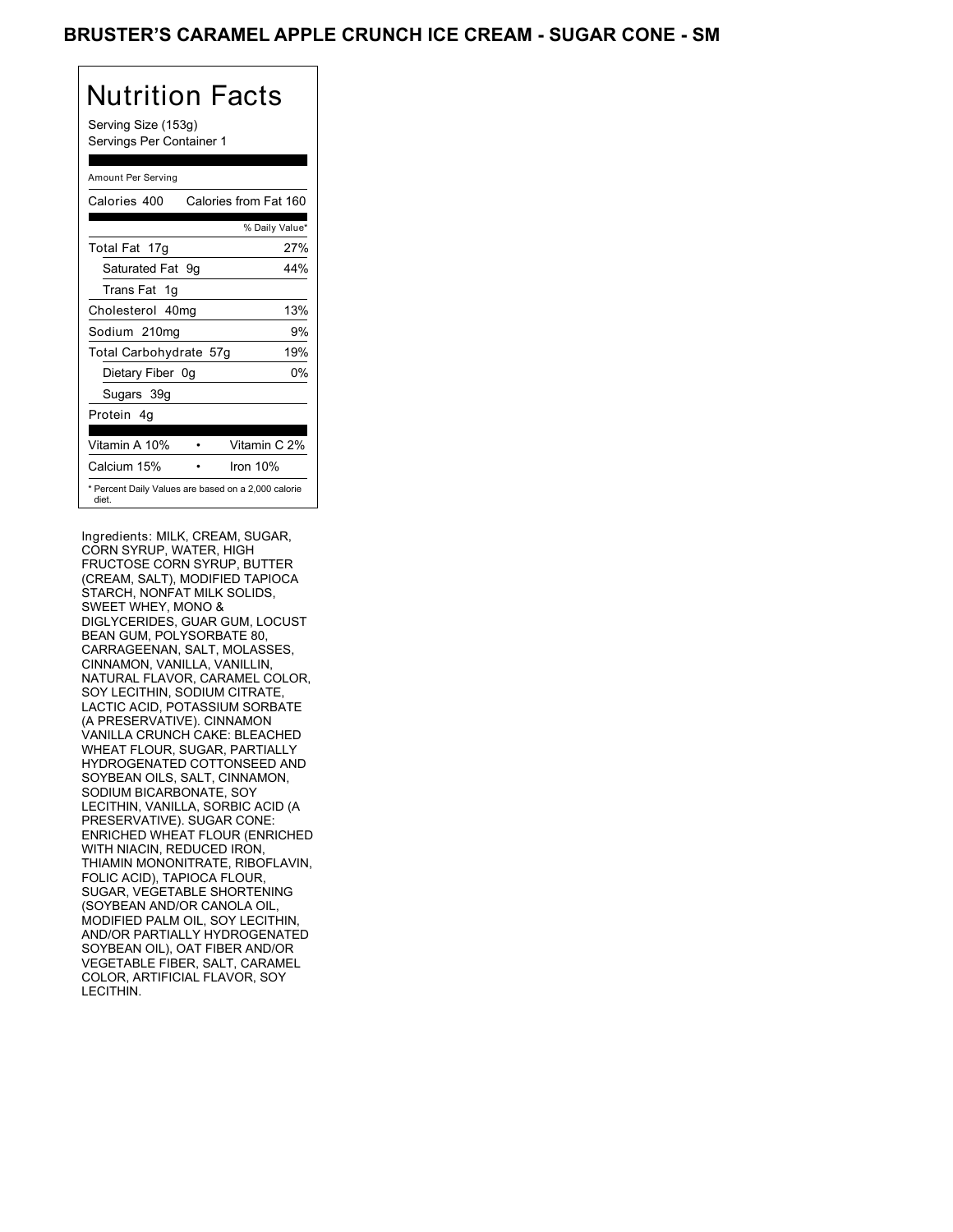## BRUSTER'S CARAMEL APPLE CRUNCH ICE CREAM - SUGAR CONE - REG

# Nutrition Facts

Serving Size (223g) Servings Per Container 1

### Amount Per Serving Calories 580 Calories from Fat 230 % Daily Value\* Total Fat 26g 40% Saturated Fat 13g 66% Trans Fat 1g Cholesterol 60mg 20% Sodium 300mg 12% Total Carbohydrate 79g 26% Dietary Fiber 0g 0% Sugars 57g Protein 6g Vitamin A 15% • Vitamin C 4% Calcium 20% • Iron 15% \* Percent Daily Values are based on a 2,000 calorie diet.

Ingredients: MILK, CREAM, SUGAR, CORN SYRUP, WATER, HIGH FRUCTOSE CORN SYRUP, BUTTER (CREAM, SALT), MODIFIED TAPIOCA STARCH, NONFAT MILK SOLIDS, SWEET WHEY, MONO & DIGLYCERIDES, GUAR GUM, LOCUST BEAN GUM, POLYSORBATE 80, CARRAGEENAN, SALT, MOLASSES, CINNAMON, VANILLA, VANILLIN, NATURAL FLAVOR, CARAMEL COLOR, SOY LECITHIN, SODIUM CITRATE, LACTIC ACID, POTASSIUM SORBATE (A PRESERVATIVE). CINNAMON VANILLA CRUNCH CAKE: BLEACHED WHEAT FLOUR, SUGAR, PARTIALLY HYDROGENATED COTTONSEED AND SOYBEAN OILS, SALT, CINNAMON, SODIUM BICARBONATE, SOY LECITHIN, VANILLA, SORBIC ACID (A PRESERVATIVE). SUGAR CONE: ENRICHED WHEAT FLOUR (ENRICHED WITH NIACIN, REDUCED IRON, THIAMIN MONONITRATE, RIBOFLAVIN, FOLIC ACID), TAPIOCA FLOUR, SUGAR, VEGETABLE SHORTENING (SOYBEAN AND/OR CANOLA OIL, MODIFIED PALM OIL, SOY LECITHIN, AND/OR PARTIALLY HYDROGENATED SOYBEAN OIL), OAT FIBER AND/OR VEGETABLE FIBER, SALT, CARAMEL COLOR, ARTIFICIAL FLAVOR, SOY LECITHIN.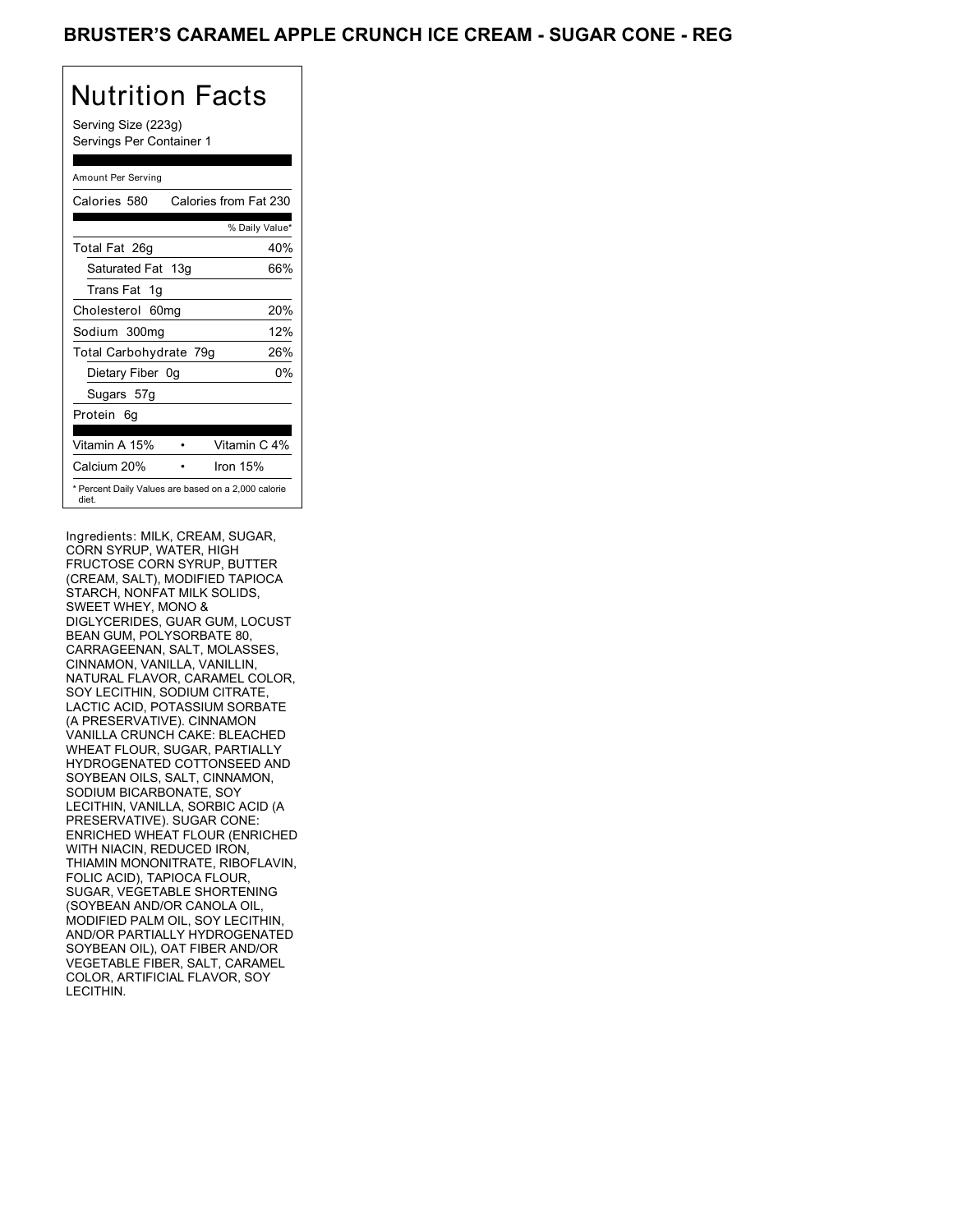## BRUSTER'S CARAMEL APPLE CRUNCH ICE CREAM - SUGAR CONE - LG

# Nutrition Facts

Serving Size (293g) Servings Per Container 1

#### Amount Per Serving

| Calories 750            | Calories from Fat 310                               |
|-------------------------|-----------------------------------------------------|
|                         | % Daily Value*                                      |
| Total Fat 35g           | 53%                                                 |
| Saturated Fat 18g       | 88%                                                 |
| Trans Fat 1.5g          |                                                     |
| Cholesterol 80mg        | 27%                                                 |
| Sodium 390mg            | 16%                                                 |
| Total Carbohydrate 102g | 34%                                                 |
| Dietary Fiber 0g        | 0%                                                  |
| Sugars 75g              |                                                     |
| Protein 8q              |                                                     |
| Vitamin A 20%           | Vitamin C 4%                                        |
| Calcium 25%             | Iron 20%                                            |
| diet.                   | * Percent Daily Values are based on a 2,000 calorie |

Ingredients: MILK, CREAM, SUGAR, CORN SYRUP, WATER, HIGH FRUCTOSE CORN SYRUP, BUTTER (CREAM, SALT), MODIFIED TAPIOCA STARCH, NONFAT MILK SOLIDS, SWEET WHEY, MONO & DIGLYCERIDES, GUAR GUM, LOCUST BEAN GUM, POLYSORBATE 80, CARRAGEENAN, SALT, MOLASSES, CINNAMON, VANILLA, VANILLIN, NATURAL FLAVOR, CARAMEL COLOR, SOY LECITHIN, SODIUM CITRATE, LACTIC ACID, POTASSIUM SORBATE (A PRESERVATIVE). CINNAMON VANILLA CRUNCH CAKE: BLEACHED WHEAT FLOUR, SUGAR, PARTIALLY HYDROGENATED COTTONSEED AND SOYBEAN OILS, SALT, CINNAMON, SODIUM BICARBONATE, SOY LECITHIN, VANILLA, SORBIC ACID (A PRESERVATIVE). SUGAR CONE: ENRICHED WHEAT FLOUR (ENRICHED WITH NIACIN, REDUCED IRON, THIAMIN MONONITRATE, RIBOFLAVIN, FOLIC ACID), TAPIOCA FLOUR, SUGAR, VEGETABLE SHORTENING (SOYBEAN AND/OR CANOLA OIL, MODIFIED PALM OIL, SOY LECITHIN, AND/OR PARTIALLY HYDROGENATED SOYBEAN OIL), OAT FIBER AND/OR VEGETABLE FIBER, SALT, CARAMEL COLOR, ARTIFICIAL FLAVOR, SOY LECITHIN.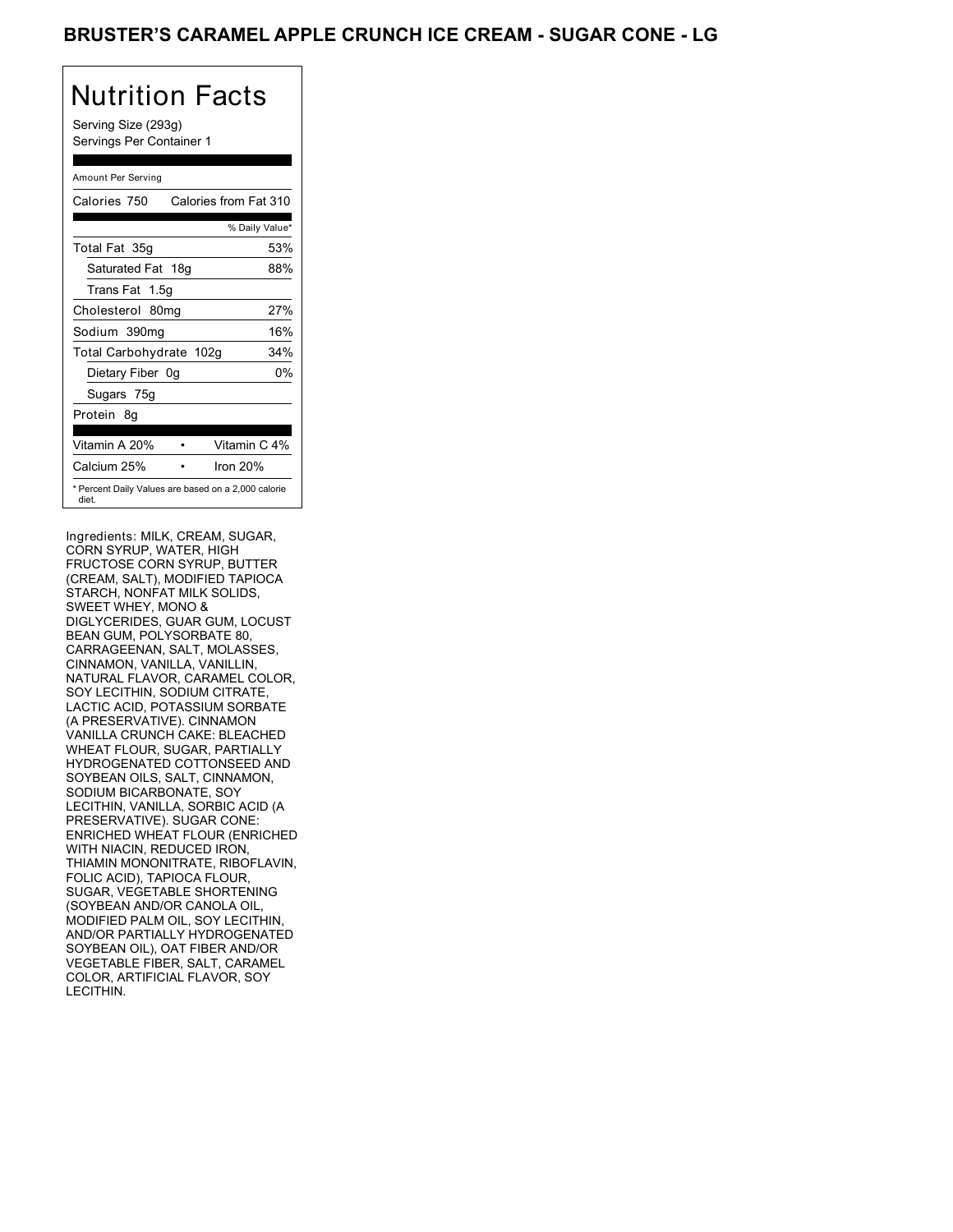## BRUSTER'S CARAMEL APPLE CRUNCH ICE CREAM - CAKE CONE - SM

## Nutrition Facts

Serving Size (146g) Servings Per Container 1

#### Amount Per Serving Calories 370 Calories from Fat 160 % Daily Value\* Total Fat 17g 27% Saturated Fat 9g 44% Trans Fat 1g Cholesterol 40mg 13% Sodium 200mg 8% Total Carbohydrate 50g 17% Dietary Fiber 0g 0% Sugars 36g Protein 4g Vitamin A 10% • Vitamin C 2% Calcium 15% • Iron 10% \* Percent Daily Values are based on a 2,000 calorie diet.

Ingredients: MILK, CREAM, SUGAR, CORN SYRUP, WATER, HIGH FRUCTOSE CORN SYRUP, BUTTER (CREAM, SALT), MODIFIED TAPIOCA STARCH, NONFAT MILK SOLIDS, SWEET WHEY, MONO & DIGLYCERIDES, GUAR GUM, LOCUST BEAN GUM, POLYSORBATE 80, CARRAGEENAN, SALT, MOLASSES, CINNAMON, VANILLA, VANILLIN, NATURAL FLAVOR, CARAMEL COLOR, SOY LECITHIN, SODIUM CITRATE, LACTIC ACID, POTASSIUM SORBATE (A PRESERVATIVE). CINNAMON VANILLA CRUNCH CAKE: BLEACHED WHEAT FLOUR, SUGAR, PARTIALLY HYDROGENATED COTTONSEED AND SOYBEAN OILS, SALT, CINNAMON, SODIUM BICARBONATE, SOY LECITHIN, VANILLA, SORBIC ACID (A PRESERVATIVE). CAKE CONE: ENRICHED WHEAT FLOUR (ENRICHED WITH NIACIN, REDUCED IRON, THIAMIN MONONITRATE, RIBOFLAVIN, FOLIC ACID), TAPIOCA FLOUR, SUGAR, VEGETABLE OIL SHORTENING (SOYBEAN AND/OR CANOLA OIL, MODIFIED PALM OIL, SOY LECITHIN, AND/OR PARTIALLY HYDROGENATED SOYBEAN OIL), LEAVENING (SODIUM BICARBONATE, AMMONIUM BICARBONATE), SALT, NATURAL FLAVOR, ANNATTO (VEGETABLE COLOR).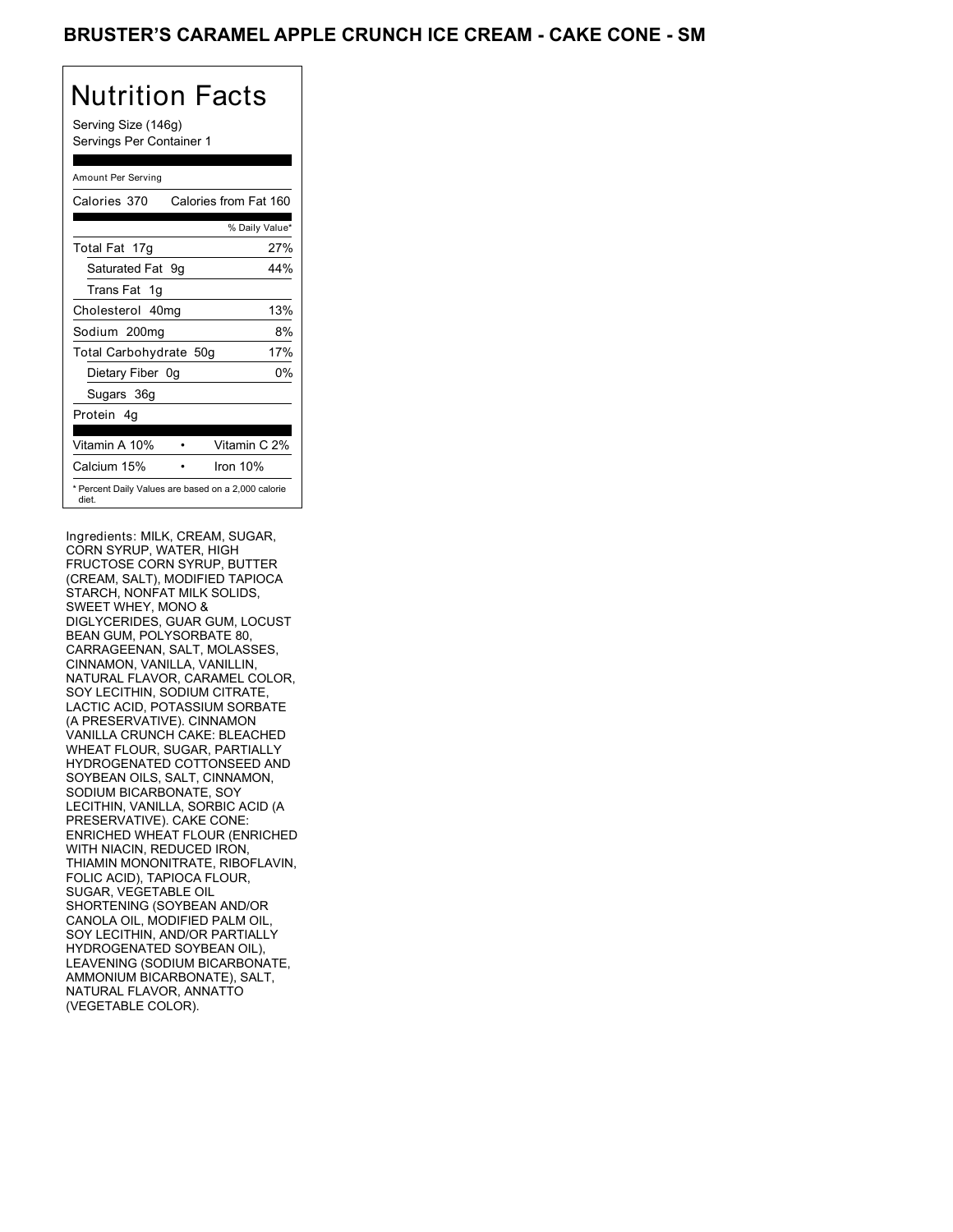## BRUSTER'S CARAMEL APPLE CRUNCH ICE CREAM - CAKE CONE - REG

## Nutrition Facts

Serving Size (216g) Servings Per Container 1

| Amount Per Serving                                           |                       |
|--------------------------------------------------------------|-----------------------|
| Calories 550                                                 | Calories from Fat 230 |
|                                                              | % Daily Value*        |
| Total Fat 26g                                                | 40%                   |
| Saturated Fat 13g                                            | 66%                   |
| Trans Fat 1q                                                 |                       |
| Cholesterol 60mg                                             | 20%                   |
| Sodium 290mg                                                 | 12%                   |
| Total Carbohydrate 72g                                       | 24%                   |
| Dietary Fiber 0g                                             | 0%                    |
| Sugars 54g                                                   |                       |
| Protein<br>6g                                                |                       |
|                                                              |                       |
| Vitamin A 15%                                                | Vitamin C 4%          |
| Calcium 20%                                                  | Iron 15%              |
| * Percent Daily Values are based on a 2,000 calorie<br>diet. |                       |

Ingredients: MILK, CREAM, SUGAR, CORN SYRUP, WATER, HIGH FRUCTOSE CORN SYRUP, BUTTER (CREAM, SALT), MODIFIED TAPIOCA STARCH, NONFAT MILK SOLIDS, SWEET WHEY, MONO & DIGLYCERIDES, GUAR GUM, LOCUST BEAN GUM, POLYSORBATE 80, CARRAGEENAN, SALT, MOLASSES, CINNAMON, VANILLA, VANILLIN, NATURAL FLAVOR, CARAMEL COLOR, SOY LECITHIN, SODIUM CITRATE, LACTIC ACID, POTASSIUM SORBATE (A PRESERVATIVE). CINNAMON VANILLA CRUNCH CAKE: BLEACHED WHEAT FLOUR, SUGAR, PARTIALLY HYDROGENATED COTTONSEED AND SOYBEAN OILS, SALT, CINNAMON, SODIUM BICARBONATE, SOY LECITHIN, VANILLA, SORBIC ACID (A PRESERVATIVE). CAKE CONE: ENRICHED WHEAT FLOUR (ENRICHED WITH NIACIN, REDUCED IRON, THIAMIN MONONITRATE, RIBOFLAVIN, FOLIC ACID), TAPIOCA FLOUR, SUGAR, VEGETABLE OIL SHORTENING (SOYBEAN AND/OR CANOLA OIL, MODIFIED PALM OIL, SOY LECITHIN, AND/OR PARTIALLY HYDROGENATED SOYBEAN OIL), LEAVENING (SODIUM BICARBONATE, AMMONIUM BICARBONATE), SALT, NATURAL FLAVOR, ANNATTO (VEGETABLE COLOR).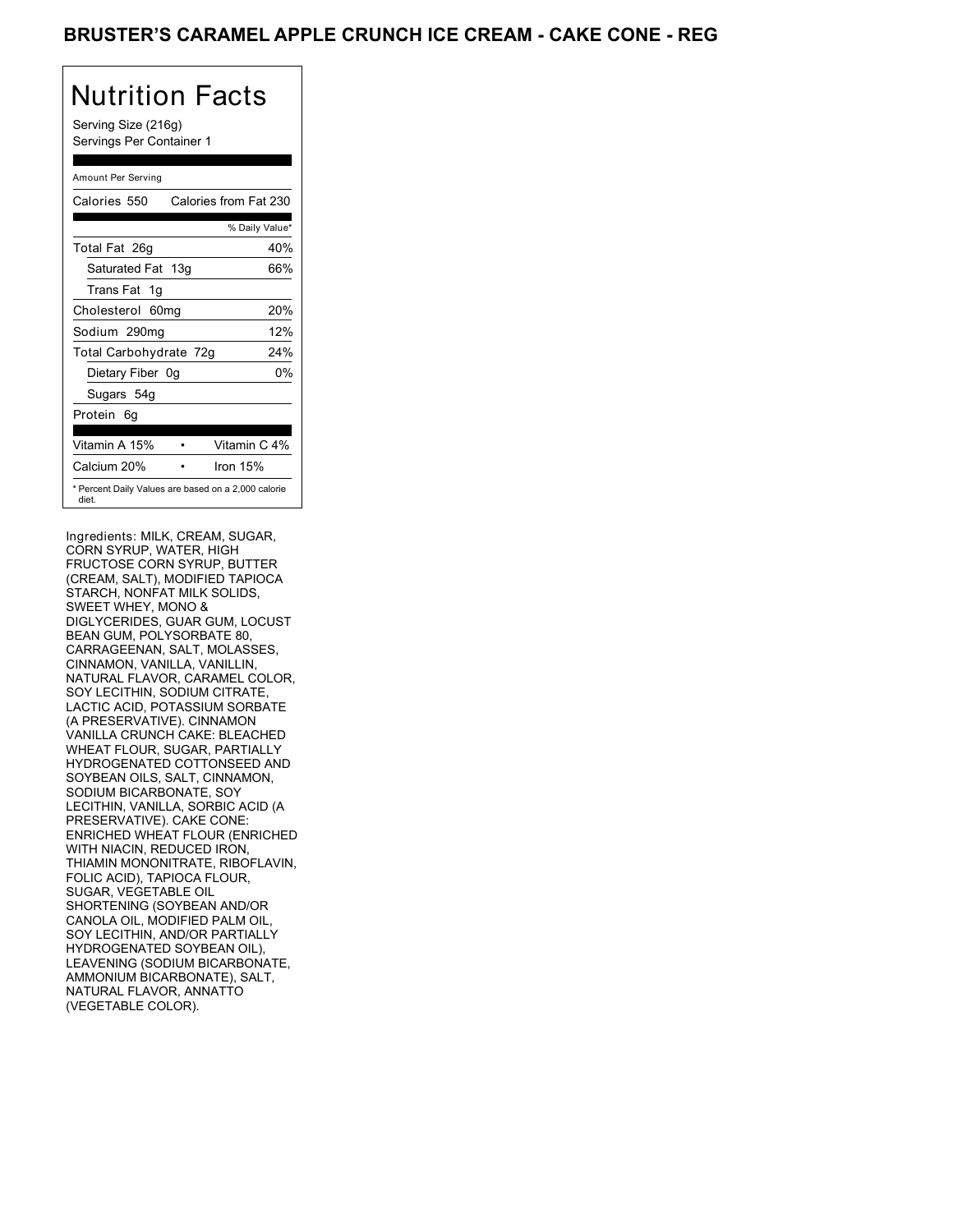## BRUSTER'S CARAMEL APPLE CRUNCH ICE CREAM - CAKE CONE - LG

# Nutrition Facts

Serving Size (286g) Servings Per Container 1

#### Amount Per Serving

| Calories 720                                                 | Calories from Fat 310 |
|--------------------------------------------------------------|-----------------------|
|                                                              | % Daily Value*        |
| Total Fat 34g                                                | 53%                   |
| Saturated Fat 18g                                            | 88%                   |
| Trans Fat 1.5q                                               |                       |
| Cholesterol 80mg                                             | 27%                   |
| Sodium 380mg                                                 | 16%                   |
| Total Carbohydrate 95g                                       | 32%                   |
| Dietary Fiber 0g                                             | 0%                    |
| Sugars 73g                                                   |                       |
| Protein 8g                                                   |                       |
| Vitamin A 20%                                                | Vitamin C 4%          |
| Calcium 25%                                                  | Iron 20%              |
| * Percent Daily Values are based on a 2,000 calorie<br>diet. |                       |

Ingredients: MILK, CREAM, SUGAR, CORN SYRUP, WATER, HIGH FRUCTOSE CORN SYRUP, BUTTER (CREAM, SALT), MODIFIED TAPIOCA STARCH, NONFAT MILK SOLIDS, SWEET WHEY, MONO & DIGLYCERIDES, GUAR GUM, LOCUST BEAN GUM, POLYSORBATE 80, CARRAGEENAN, SALT, MOLASSES, CINNAMON, VANILLA, VANILLIN, NATURAL FLAVOR, CARAMEL COLOR, SOY LECITHIN, SODIUM CITRATE, LACTIC ACID, POTASSIUM SORBATE (A PRESERVATIVE). CINNAMON VANILLA CRUNCH CAKE: BLEACHED WHEAT FLOUR, SUGAR, PARTIALLY HYDROGENATED COTTONSEED AND SOYBEAN OILS, SALT, CINNAMON, SODIUM BICARBONATE, SOY LECITHIN, VANILLA, SORBIC ACID (A PRESERVATIVE). CAKE CONE: ENRICHED WHEAT FLOUR (ENRICHED WITH NIACIN, REDUCED IRON, THIAMIN MONONITRATE, RIBOFLAVIN, FOLIC ACID), TAPIOCA FLOUR, SUGAR, VEGETABLE OIL SHORTENING (SOYBEAN AND/OR CANOLA OIL, MODIFIED PALM OIL, SOY LECITHIN, AND/OR PARTIALLY HYDROGENATED SOYBEAN OIL), LEAVENING (SODIUM BICARBONATE, AMMONIUM BICARBONATE), SALT, NATURAL FLAVOR, ANNATTO (VEGETABLE COLOR).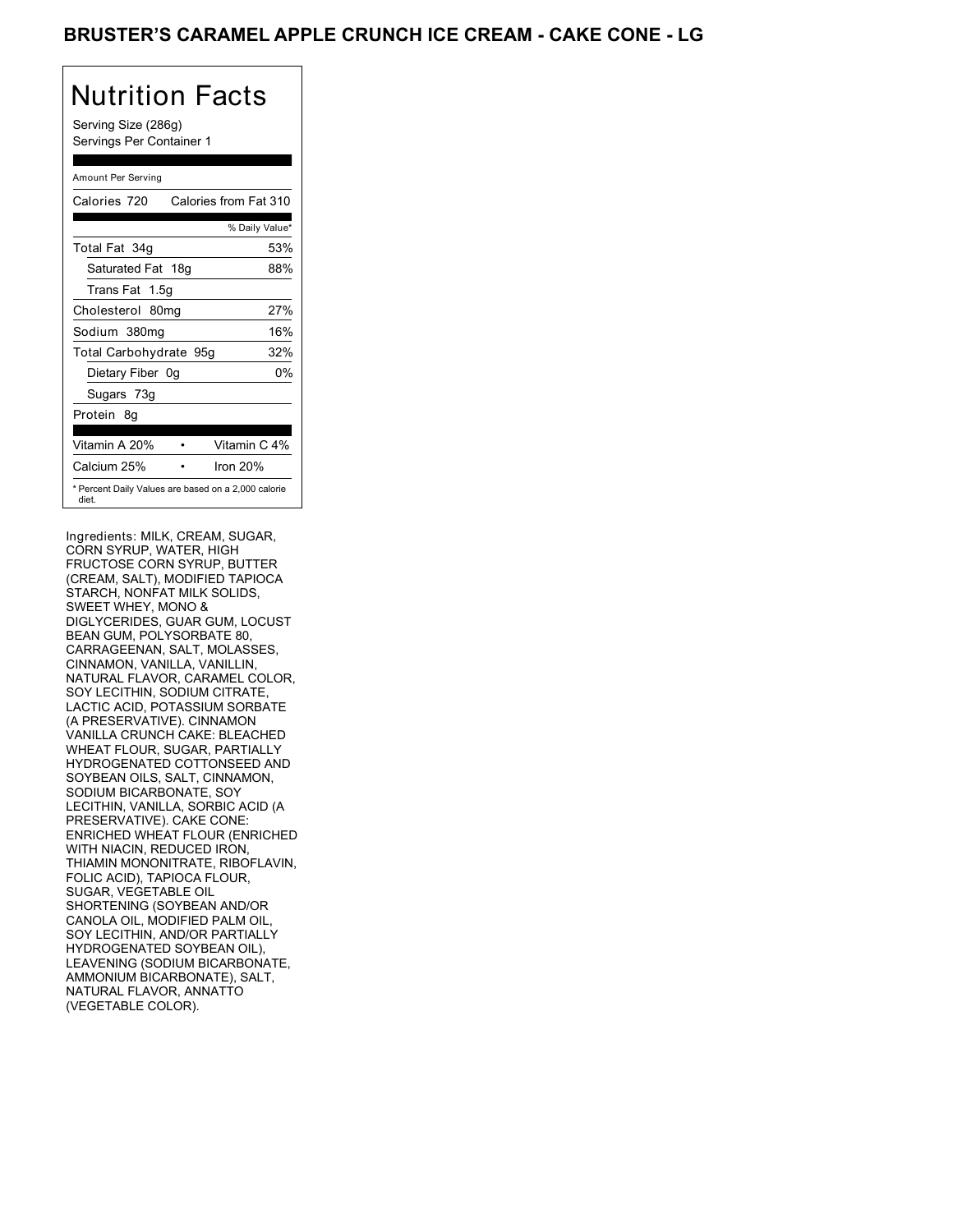## Nutrition Facts

Serving Size (170g) Servings Per Container 1

| Amount Per Serving                                           |                       |
|--------------------------------------------------------------|-----------------------|
| Calories 480                                                 | Calories from Fat 180 |
|                                                              | % Daily Value*        |
| Total Fat 20g                                                | 31%                   |
| Saturated Fat 10g                                            | 48%                   |
| Trans Fat 1q                                                 |                       |
| Cholesterol 50mg                                             | 16%                   |
| Sodium 190mg                                                 | 8%                    |
| Total Carbohydrate 68g                                       | 23%                   |
| Dietary Fiber 0g                                             | 0%                    |
| Sugars 46g                                                   |                       |
| Protein<br>6g                                                |                       |
|                                                              |                       |
| Vitamin A 10%                                                | Vitamin C 2%          |
| Calcium 15%                                                  | Iron 10%              |
| * Percent Daily Values are based on a 2,000 calorie<br>diet. |                       |

Ingredients: MILK, CREAM, SUGAR, CORN SYRUP, WATER, HIGH FRUCTOSE CORN SYRUP, BUTTER (CREAM, SALT), MODIFIED TAPIOCA STARCH, NONFAT MILK SOLIDS, SWEET WHEY, MONO & DIGLYCERIDES, GUAR GUM, LOCUST BEAN GUM, POLYSORBATE 80, CARRAGEENAN, SALT, MOLASSES, CINNAMON, VANILLA, VANILLIN, NATURAL FLAVOR, CARAMEL COLOR, SOY LECITHIN, SODIUM CITRATE, LACTIC ACID, POTASSIUM SORBATE (A PRESERVATIVE). CINNAMON VANILLA CRUNCH CAKE: BLEACHED WHEAT FLOUR, SUGAR, PARTIALLY HYDROGENATED COTTONSEED AND SOYBEAN OILS, SALT, CINNAMON, SODIUM BICARBONATE, SOY LECITHIN, VANILLA, SORBIC ACID (A PRESERVATIVE). WAFFLE CONE: ENRICHED BLEACHED WHEAT FLOUR (ENRICHED WITH NIACIN, REDUCED IRON, THIAMIN MONONITRATE, RIBOFLAVIN, FOLIC ACID), SUGAR, VEGETABLE SHORTENING (PARTIALLY HYDROGENATED SOYBEAN AND COTTONSEED OILS), WHOLE EGG, ARTIFICIAL FLAVOR (INCLUDING MALTODEXTRIN, MODIFIED CORNSTARCH, BUTTER, BUTTERMILK), DEXTROSE, SOY LECITHIN, ARTIFICIAL VANILLA FLAVOR.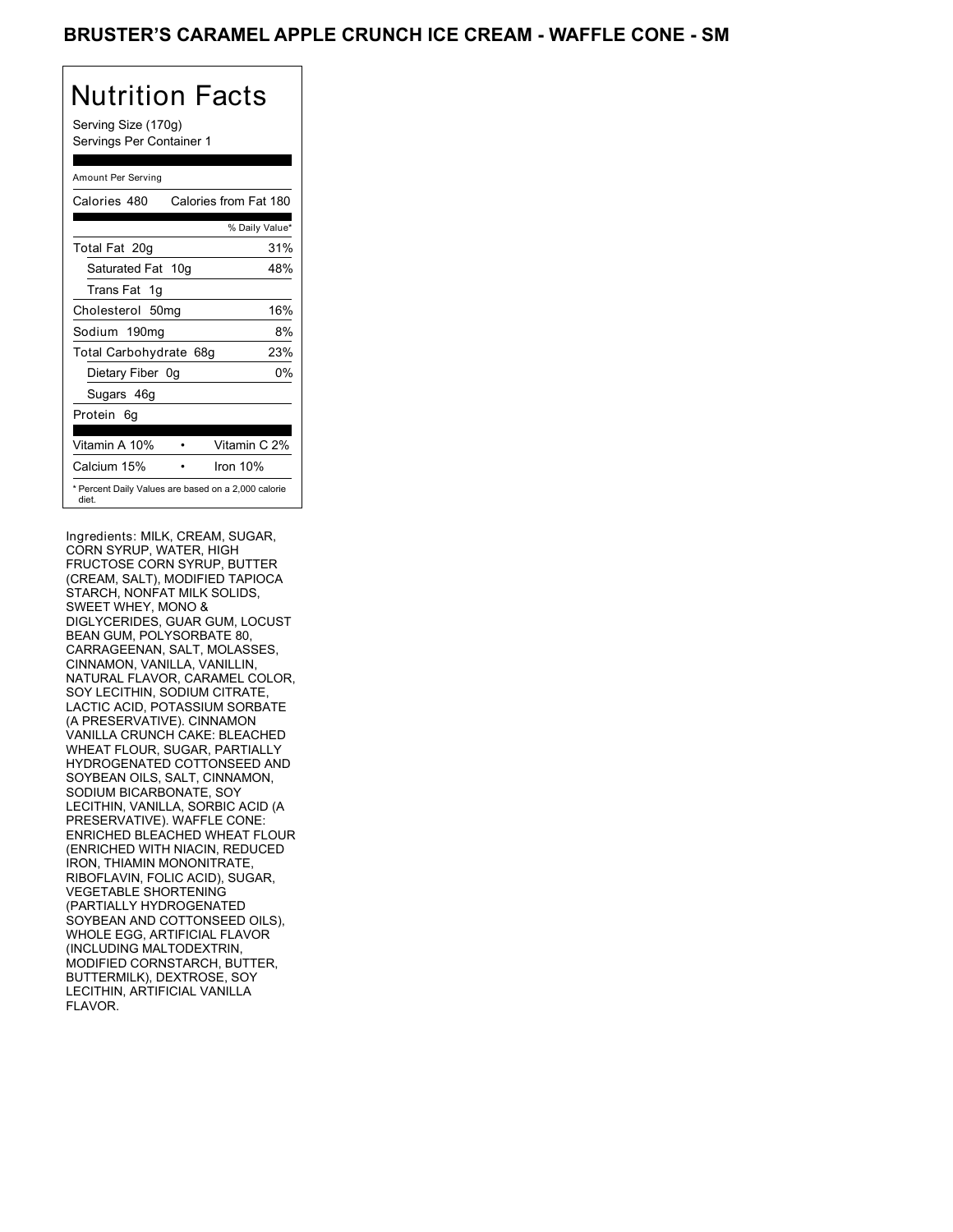## BRUSTER'S CARAMEL APPLE CRUNCH ICE CREAM - WAFFLE CONE - REG

## Nutrition Facts

Serving Size (240g) Servings Per Container 1

### Amount Per Serving Calories 650 Calories from Fat 260 % Daily Value\* Total Fat 29g 45% Saturated Fat 14g 70% Trans Fat 1g Cholesterol 70mg 23% Sodium 280mg 12% Total Carbohydrate 90g 30% Dietary Fiber 0g 0% Sugars 65g Protein 8g Vitamin A 15% • Vitamin C 4% Calcium 20% • Iron 15% \* Percent Daily Values are based on a 2,000 calorie diet.

Ingredients: MILK, CREAM, SUGAR, CORN SYRUP, WATER, HIGH FRUCTOSE CORN SYRUP, BUTTER (CREAM, SALT), MODIFIED TAPIOCA STARCH, NONFAT MILK SOLIDS, SWEET WHEY, MONO & DIGLYCERIDES, GUAR GUM, LOCUST BEAN GUM, POLYSORBATE 80, CARRAGEENAN, SALT, MOLASSES, CINNAMON, VANILLA, VANILLIN, NATURAL FLAVOR, CARAMEL COLOR, SOY LECITHIN, SODIUM CITRATE, LACTIC ACID, POTASSIUM SORBATE (A PRESERVATIVE). CINNAMON VANILLA CRUNCH CAKE: BLEACHED WHEAT FLOUR, SUGAR, PARTIALLY HYDROGENATED COTTONSEED AND SOYBEAN OILS, SALT, CINNAMON, SODIUM BICARBONATE, SOY LECITHIN, VANILLA, SORBIC ACID (A PRESERVATIVE). WAFFLE CONE: ENRICHED BLEACHED WHEAT FLOUR (ENRICHED WITH NIACIN, REDUCED IRON, THIAMIN MONONITRATE, RIBOFLAVIN, FOLIC ACID), SUGAR, VEGETABLE SHORTENING (PARTIALLY HYDROGENATED SOYBEAN AND COTTONSEED OILS), WHOLE EGG, ARTIFICIAL FLAVOR (INCLUDING MALTODEXTRIN, MODIFIED CORNSTARCH, BUTTER, BUTTERMILK), DEXTROSE, SOY LECITHIN, ARTIFICIAL VANILLA FLAVOR.